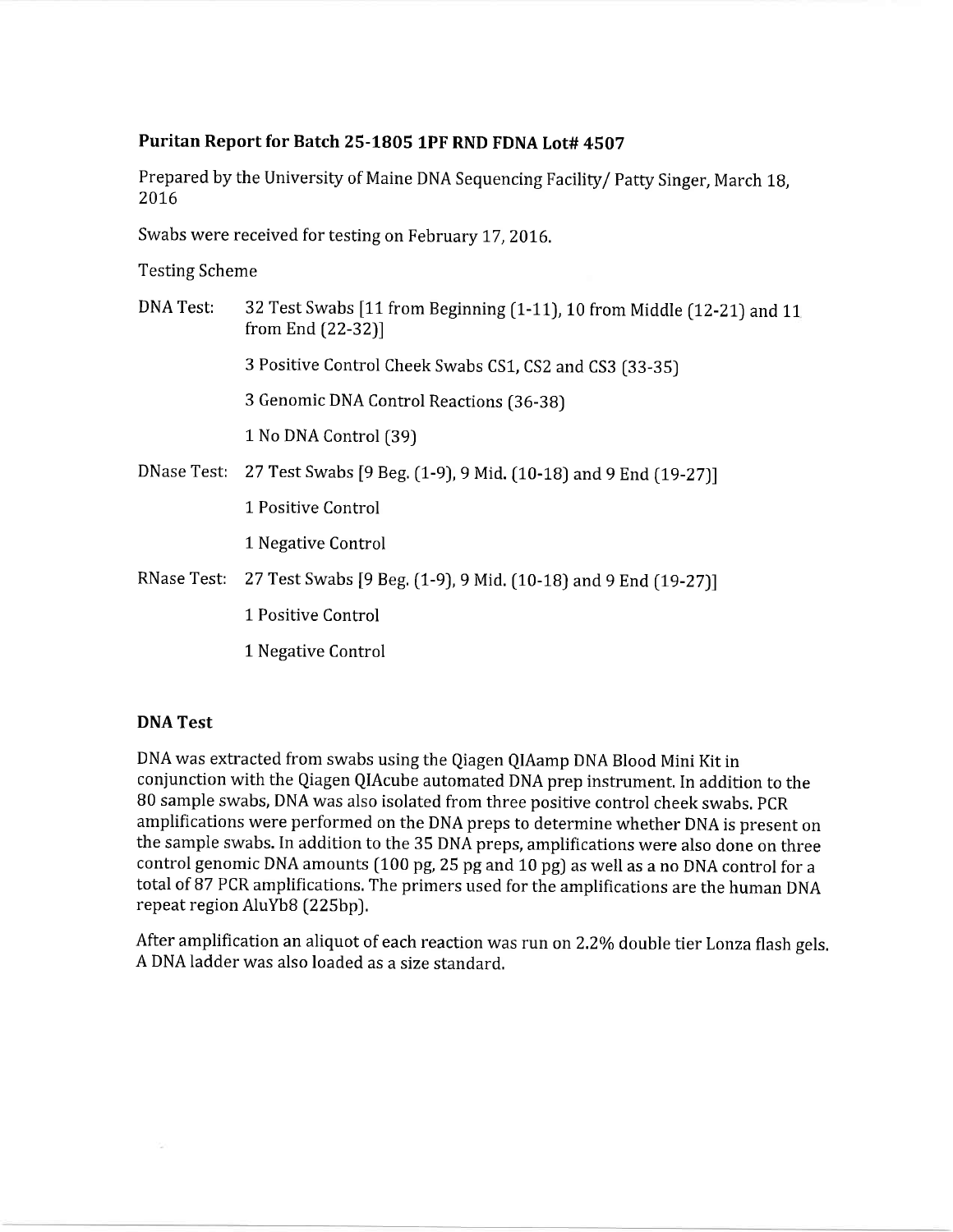



PCR Gel 2



Based on the above results these swabs are considered to be DNA-free and pASS.

| Signature and Date<br>3.14.16-3.17.16 |  |
|---------------------------------------|--|
| PMP Representative $\mathbb Z$        |  |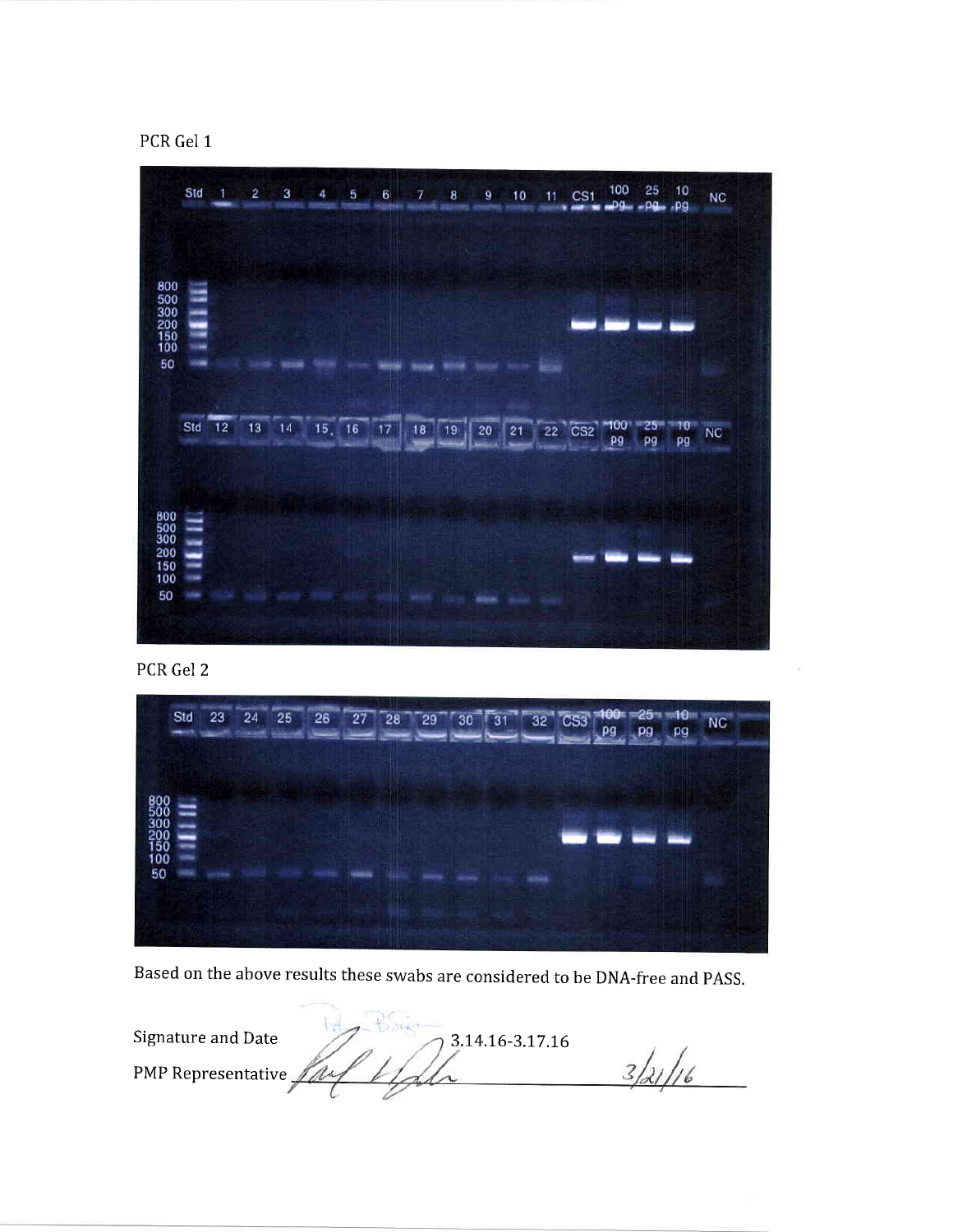## DNase Test

Twenty-seven sample swabs were tested for the presence of DNase activity. Two controls, one positive and one negative, were also tested. The swabs and controls were incubated with the 1 KB Plus DNA ladder added as the substrate. The controls contained no swabs; the positive control had the addition of DNasel while the negative control did not. Aliquots of each reaction were run on a 2.2% double tier Lonza flash gel. If there is DNAse present on the swabs, then the 1 KB Plus DNA ladder from the test reactions should show degradation when compared to the negative control.

|                                                     | Std    | $\mathbf{1}$ | $\overline{2}$ | З  | 4                              | 5  | 6                     | 7  | 8  | 9           | 10 | 11      | 12     | 13                           | 14 Neg. Pos. |  |
|-----------------------------------------------------|--------|--------------|----------------|----|--------------------------------|----|-----------------------|----|----|-------------|----|---------|--------|------------------------------|--------------|--|
| 800<br>500<br>300<br>$\frac{200}{150}$<br>100<br>50 | œ      |              |                |    |                                |    |                       |    |    |             |    |         |        |                              |              |  |
|                                                     | Std 15 |              | 16             | 17 | 18<br><b>The Second Second</b> | 19 | 20<br><b>Contract</b> | 21 | 22 | 23          | 24 | $25$ 26 | $\sim$ | 27 <sub>1</sub><br>r<br>11 M | Neg. Pos.    |  |
| 800<br>$\frac{500}{300}$<br>200<br>150<br>100<br>50 |        |              |                |    | Ξ                              | ۰  |                       |    |    | <b>ASSA</b> | 噩  | ≡       | ≘      | ≘                            |              |  |

DNase Gel

The above results show that there is no degradation of the substrate DNA after incubation with the swabs, The swabs are considered to be DNase-free and PASS.

| Signature and Date | 3.18.16 |         |
|--------------------|---------|---------|
| PMP Representative |         | 3/21/16 |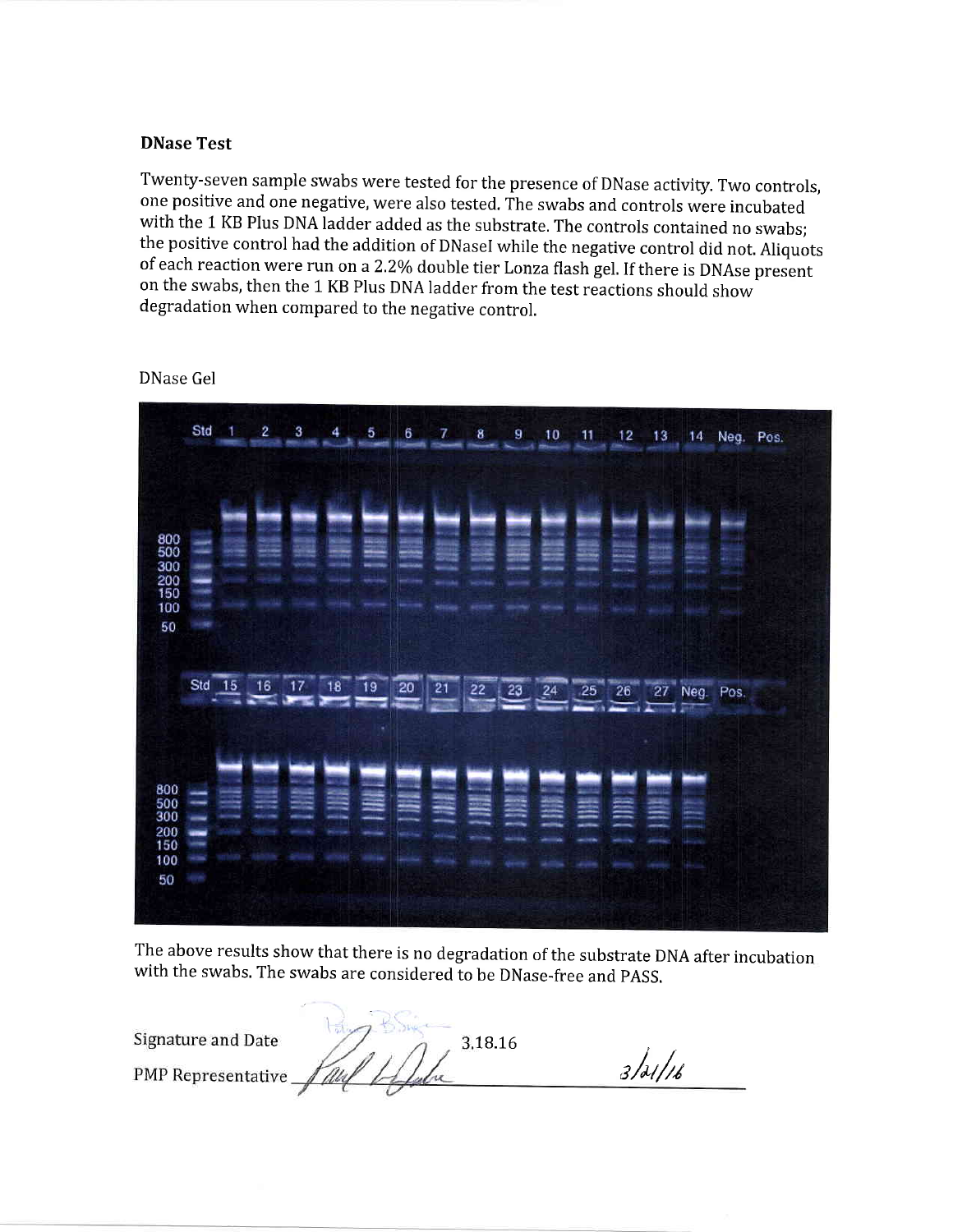## **RNase Test**

Twenty-seven swabs were tested for the presence of RNase activity. Two controls, one positive and one negative, were also tested. The swabs and controls were incubated with total RNA added as the substrate. The controls contained no swabs; the positive control had the addition of RNase A while the negative control did not. Aliquots of each reaction were run on the Agilent Bioanalyzer. If there is RNAse present on the swabs the ribosomal RNA bands should show degradation when compared to the negative control. One chip was run for each region tested, beginning, middle and end.



Beginning Swab Chip

Samples 1-9 are the test swabs. Sample 10 is the negative control and sample 11 is the positive control.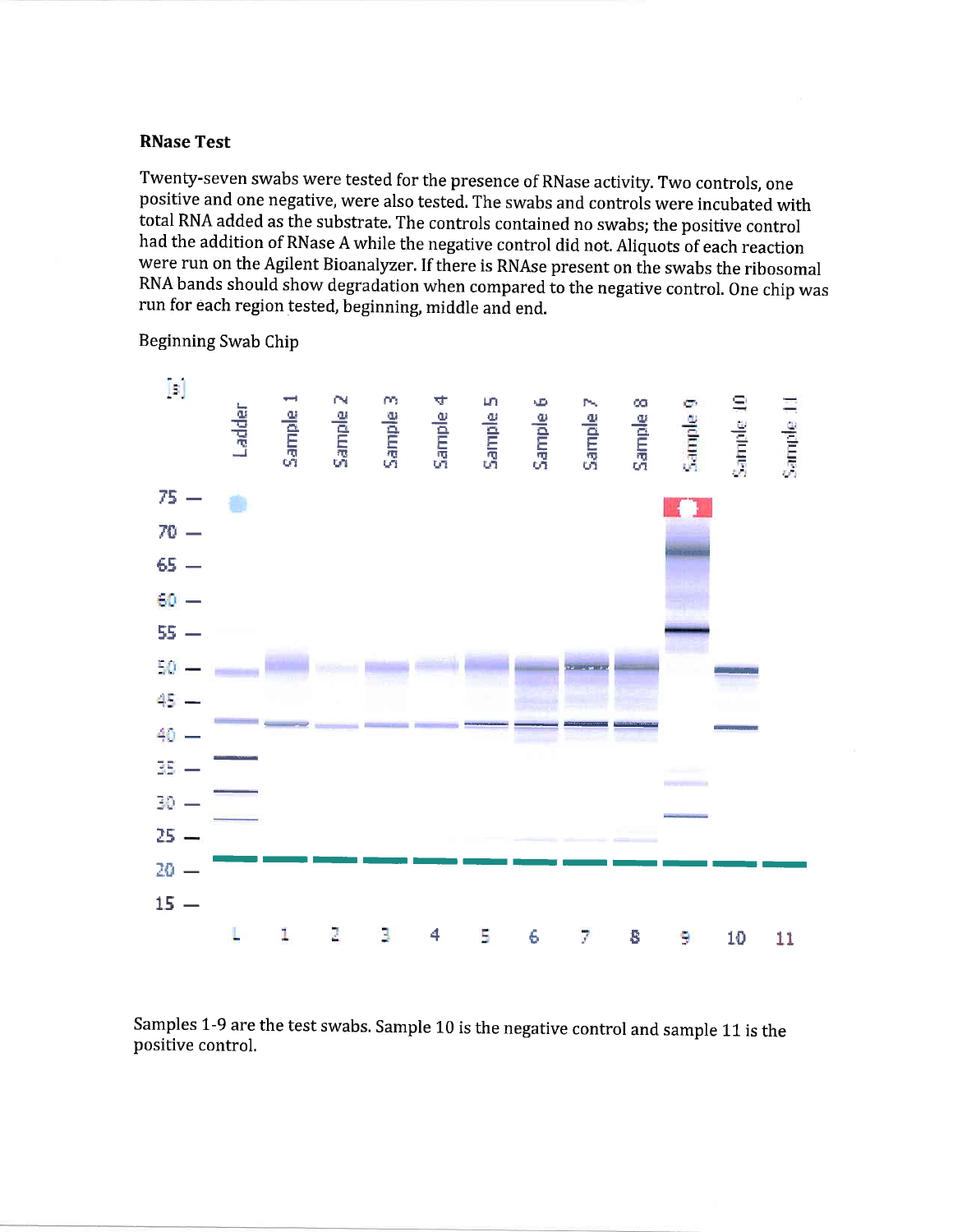Middle Swab Chip



Samples 1-9 are the test swabs. Sample 10 is the negative control. Sample L1 is a rerun of beginning swab chip sample 9,